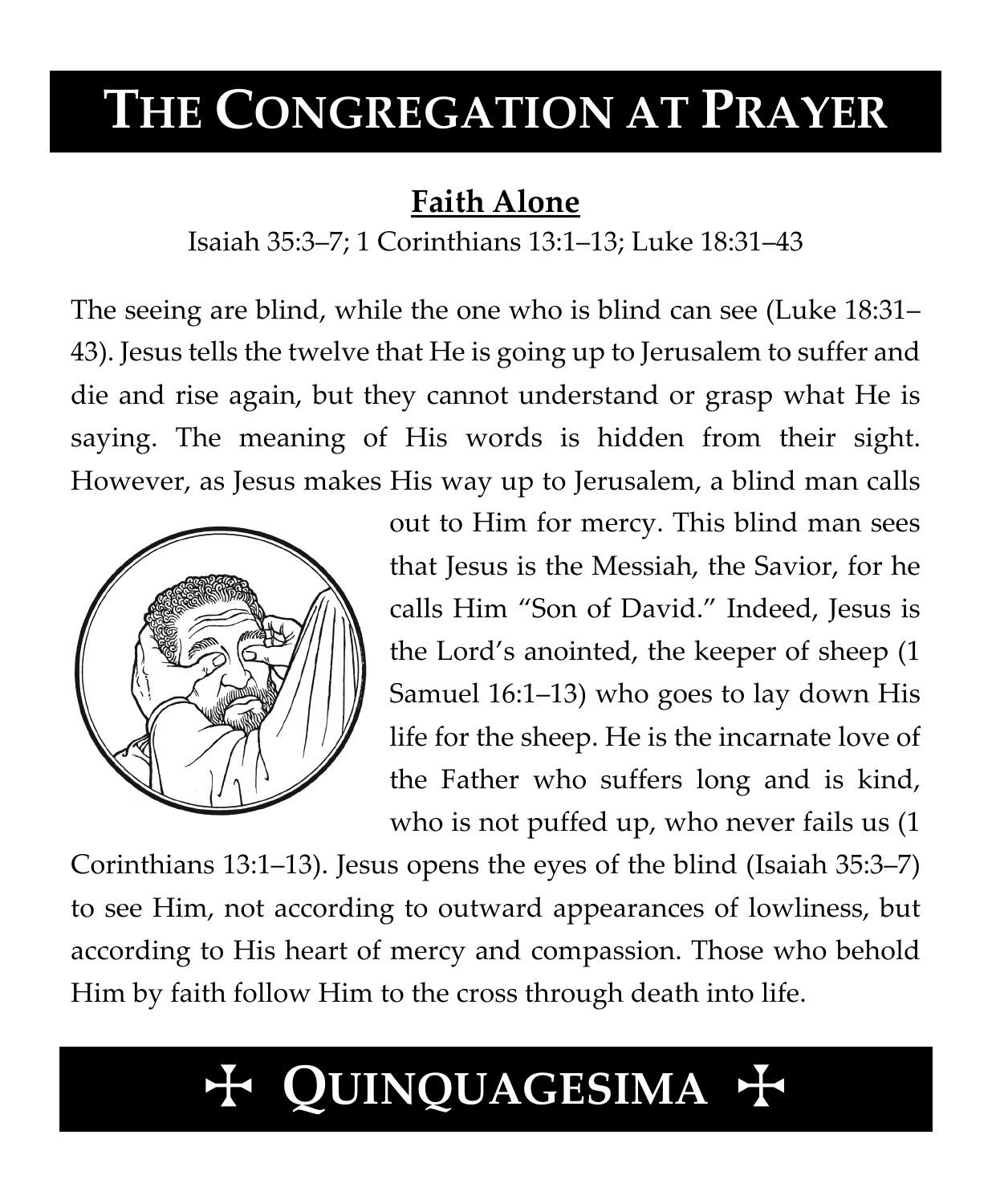#### **INVOCATION** (*make the sign of the holy cross and say*)

In the Name of the Father and of the  $\pm$  Son and of the Holy Spirit.

### **THE APOSTLES CREED**

I believe in God the Father Almighty, Maker of Heaven and earth. And in Jesus Christ, His only Son, our Lord, who was conceived by the Holy Spirit, born of the Virgin Mary, suffered under Pontius Pilate, was crucified, died, and was buried. He descended into hell. The third day He rose again from the dead. He ascended into Heaven and is seated at the right hand of God the Father Almighty. From thence He will come to judge the living and the dead. I believe in the Holy Spirit, the Holy Christian Church, the communion of saints, the forgiveness of sins, the resurrection of the body, and the  $\pm$  life everlasting.

**PSALMODY** *(sing or read out loud each day)*

Psalm 146

## **LEARN BY HEART LUTHER'S SMALL CATECHISM**: The Creed

*The Second Article—Redemption*

**. . . and in Jesus Christ, His only Son, our Lord, who was conceived by the Holy Spirit, born of the Virgin Mary, suffered under Pontius Pilate, was crucified, died and was buried. He descended into hell. The third day He rose again from the dead. He ascended into Heaven and sits at the right hand of God, the Father Almighty. From thence He will come to judge the living and the dead.**

#### *What does this mean? (part 1)*

**I believe that Jesus Christ, true God, begotten of the Father from eternity, and also true man, born of the Virgin Mary, is my Lord, who has redeemed me, a lost and condemned person, purchased and won me from all sins, from death, and from the power of the devil; not with gold or silver, but with His holy, precious blood and with His innocent suffering and death, . . .**

| Sunday:    | Psalm 92 | Exodus 38            | Esther 5    | 1 Corinthians 10:1-11:1 |
|------------|----------|----------------------|-------------|-------------------------|
| Monday:    | Psalm 93 | Exodus 39            | Esther 6    | 1 Corinthians 11:2-34   |
| Tuesday:   | Psalm 94 | Exodus 40            | Esther 7    | 1 Corinthians 12        |
| Wednesday: | Psalm 95 | Leviticus 1          | Esther 8    | 1 Corinthians 13        |
| Thursday:  | Psalm 96 | Leviticus 2          | Esther 9-10 | 1 Corinthians 14        |
| Friday:    | Psalm 97 | Leviticus 3          | Isaiah 1    | 1 Corinthians 15        |
| Saturday:  | Psalm 98 | Leviticus $4:1-5:13$ | Isaiah 2    | 1 Corinthians 16        |

### **DAILY READINGS**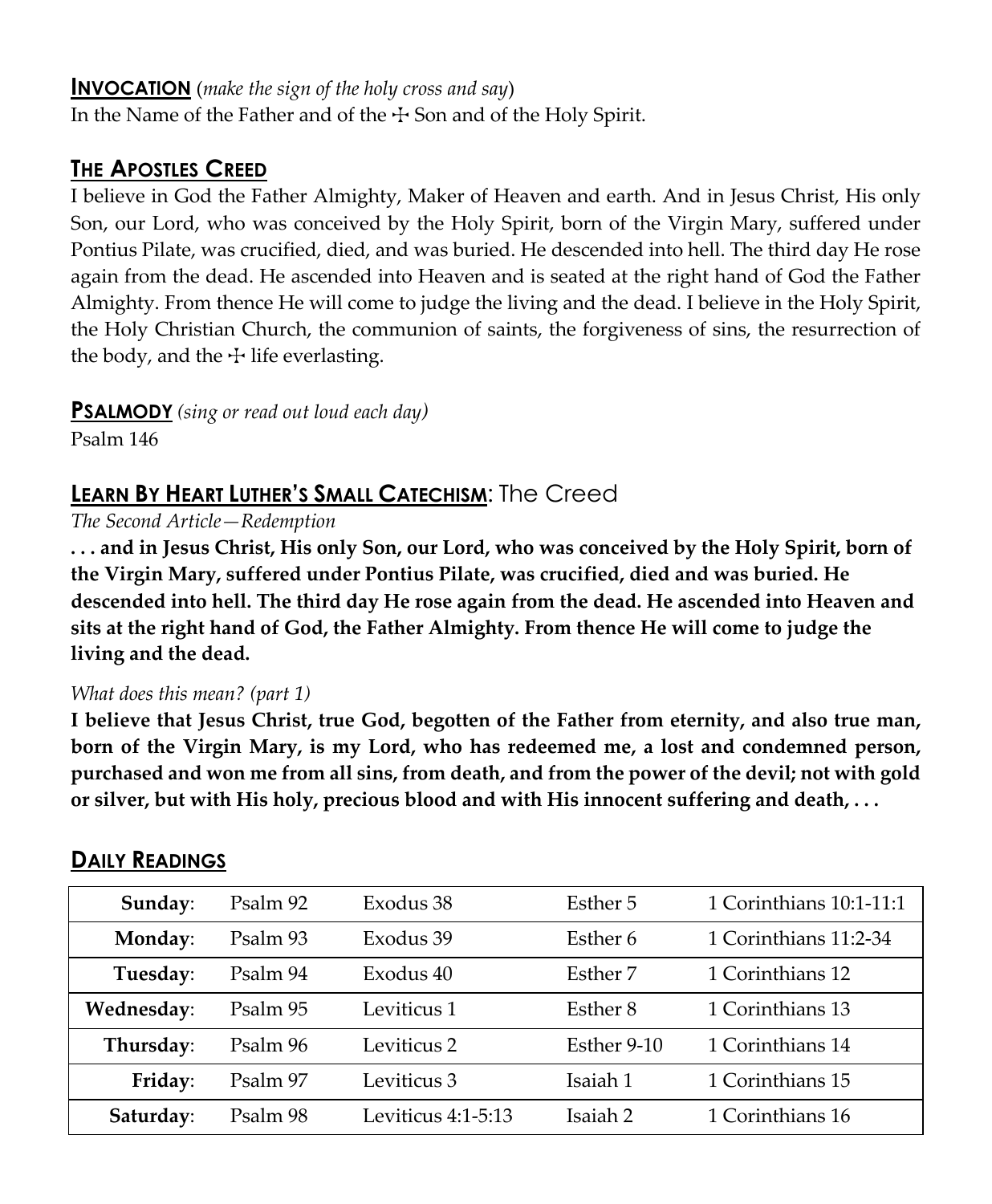#### **PRAYERS**

*The following suggestions are offered as an aid in developing the habit of praying for ourselves and others each week:*

**Sunday**: For the joy of the resurrection among us; for the fruit of faith nourished by Word and Sacrament.

**Monday**: For faith to live in the promise of Holy Baptism; for one's calling and daily work; for the unemployed; for the salvation and well-being of our neighbors; for schools, colleges, and seminaries; for good government and for peace.

**Tuesday**: For deliverance against temptation and evil; for the addicted and despairing, the tortured and oppressed; for those struggling with sin.

**Wednesday**: For marriage and family, that husbands and wives, parents and children live in ordered harmony according to God's Word; for parents who must raise children alone; for our communities and neighborhoods.

**Thursday**: For the Church and her pastors; for deacons, teachers, and other church workers; for missionaries and for all who serve the Church; for fruitful and salutary use of the blessed Sacrament of Christ's body and blood.

**Friday**: For faithful preaching of the holy cross of our Lord Jesus Christ; for the spread of His knowledge throughout the whole world; for the persecuted and oppressed; for the sick and dying.

**Saturday**: For faithfulness to the end; for the renewal of those who are withering in the faith or have fallen away; for receptive hearts and minds to God's Word on the Lord's Day; for pastors as they prepare to administer and for people as they prepare to receive Christ's holy gifts.

O Lord, mercifully hear our prayers and, having set us free from the bonds of our sins, deliver us from every evil; through Jesus Christ, Your Son, our Lord, who lives and reigns with You and the Holy Spirit, one God, now and forever.

O Lord, look down from Heaven. Behold, visit, and relieve Your servants who stand in need of our prayers: **[insert the names of family members, friends, church members, government officials, those in need, etc.]** Look upon them with the eyes of Your mercy. Grant them comfort and sure confidence in You. Defend them from all danger, and keep them in perpetual peace and safety, through Jesus Christ, our Lord.